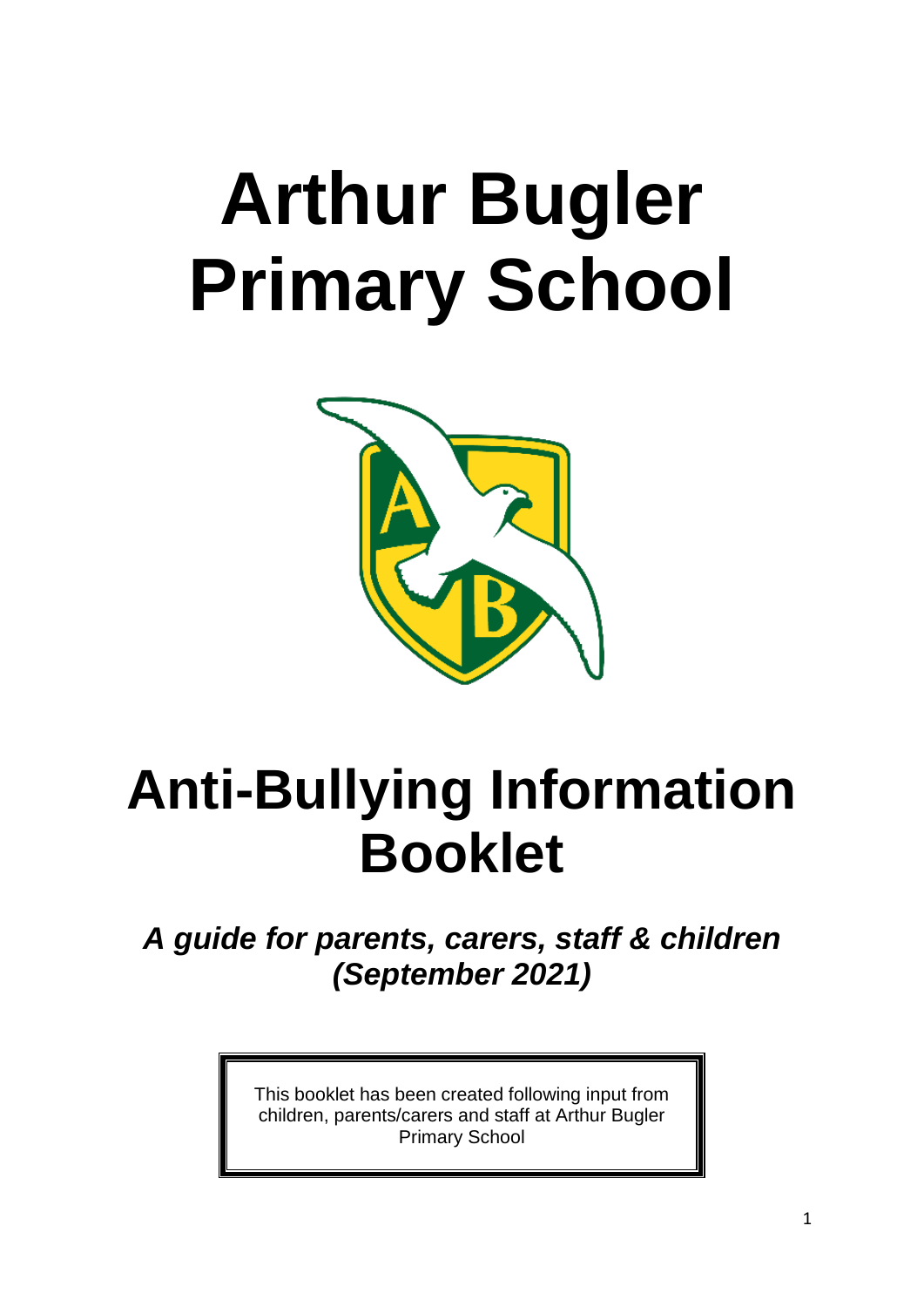# *'Education is the most powerful weapon that we can use to change the world'*

# *Nelson Mandela*

*'It is my aim to lead a school where every child is happy because happy children learn best. As a parent you leave your child/children in the care of the adults working at this school and you need to leave them knowing that that are well looked after and ultimately safe. As a school we do all that we can to achieve this and the aim of this information booklet is to outline exactly* 



*what it is that we, as a school, do to ensure your child's safety when they are in our care. This booklet has been designed in partnership with children, parents & carers and staff to ensure it is effective in providing the necessary information for all interested parties.*

*This booklet has been created in response to a number of parents/carers not being aware of what the school does to deal with bullying effectively. Some would say this is a positive response as it implies that there is no bullying in the school. However, we are a pro-active school that wants to ensure that all children are safe. We also know that around 62% of children, nationally, have experienced cyber-bulling which highlights a change in the modes in which bullying takes place. The information booklet will also act as a guide to ensure parents know the process to follow if they have any concerns whilst their child attends Arthur Bugler Primary School.*

*Our aim is to have a zero tolerance of bullying where staff are trained well to deal with bullying and the entire community from parents to young children have access to high quality support and information. In order to achieve this aim we promise to:*

- *Take consistent action on all incidents of bullying behavior*
- *Heighten the awareness of staff, parents/carers and children about what is regarded as bullying behavior*
- *Making clear to all staff, parents/carers the school's procedures for dealing with bullying incidents*
- *Involving the parents/carers, as appropriate, of all students involved in bullying incidents*
- *Identifying factors with the school community which might allow incidents of bully to take place, making every effort to stop them.*

*Thank you for your support with this very important matter. We hope that this information booklet provides you with the relevant information on a very important area in school.'*

Mr. J. A. Bryant **Headteacher** September 2021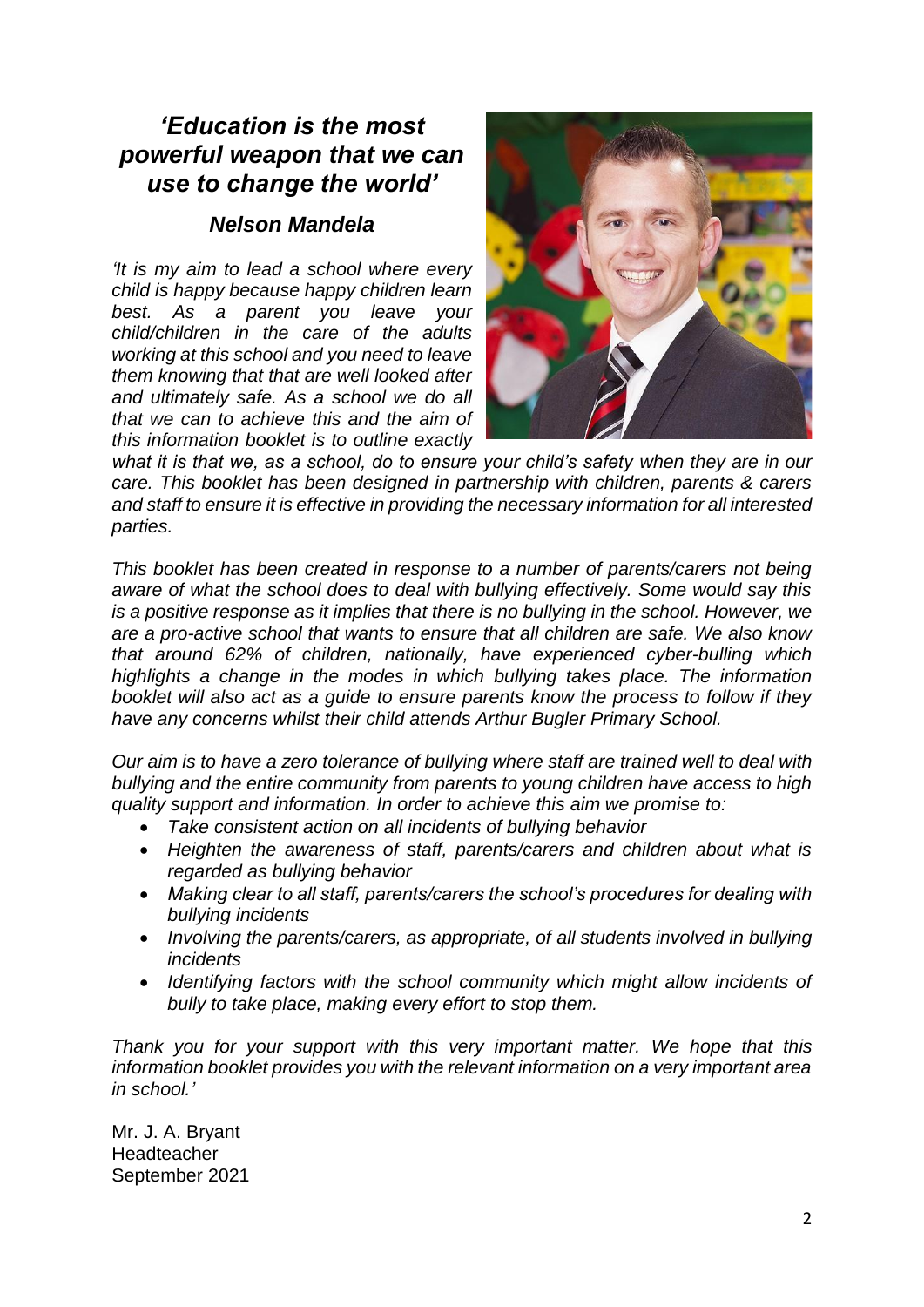# **What is bullying?**

There are a number of definitions that are used to define bullying. As a school we have decided to use the following:

 Bullying is behavior that is intended to hurt someone either physically or emotionally. It is not a one-off act but is repeated over time.

As a school we also refer to bullying behavior as **STOP** – **S**everal **T**imes **O**n **P**urpose.

#### **What are the types of bullying?**

- Verbal bullying name calling, swearing, verbal threatening
- Physical bullying punching, kicking, pushing
- Cyber-bullying threatening, name calling through portable devices and social media, sending information/images without permission
- Racist or hate bullying  $-$  bullying due to a difference including ethnicity, religion, culture, sexual orientation, age, gender what they are or look like
- $\bullet$  Sexual bullying inappropriate touching, sexual advances, sexually teasing somebody
- $\bullet$  Indirect bullying spreading rumours

#### **What does bullying include?**

- Name calling and teasing
- Threats, extortion or intimidation
- Physical violence
- Damage to someone's belongings
- Deliberately leaving children out of activities
- Bullying by mobile phone, text message, e-mail or on social networking sites (this list is vast)
- Photographing and/or filming children and sharing this with others



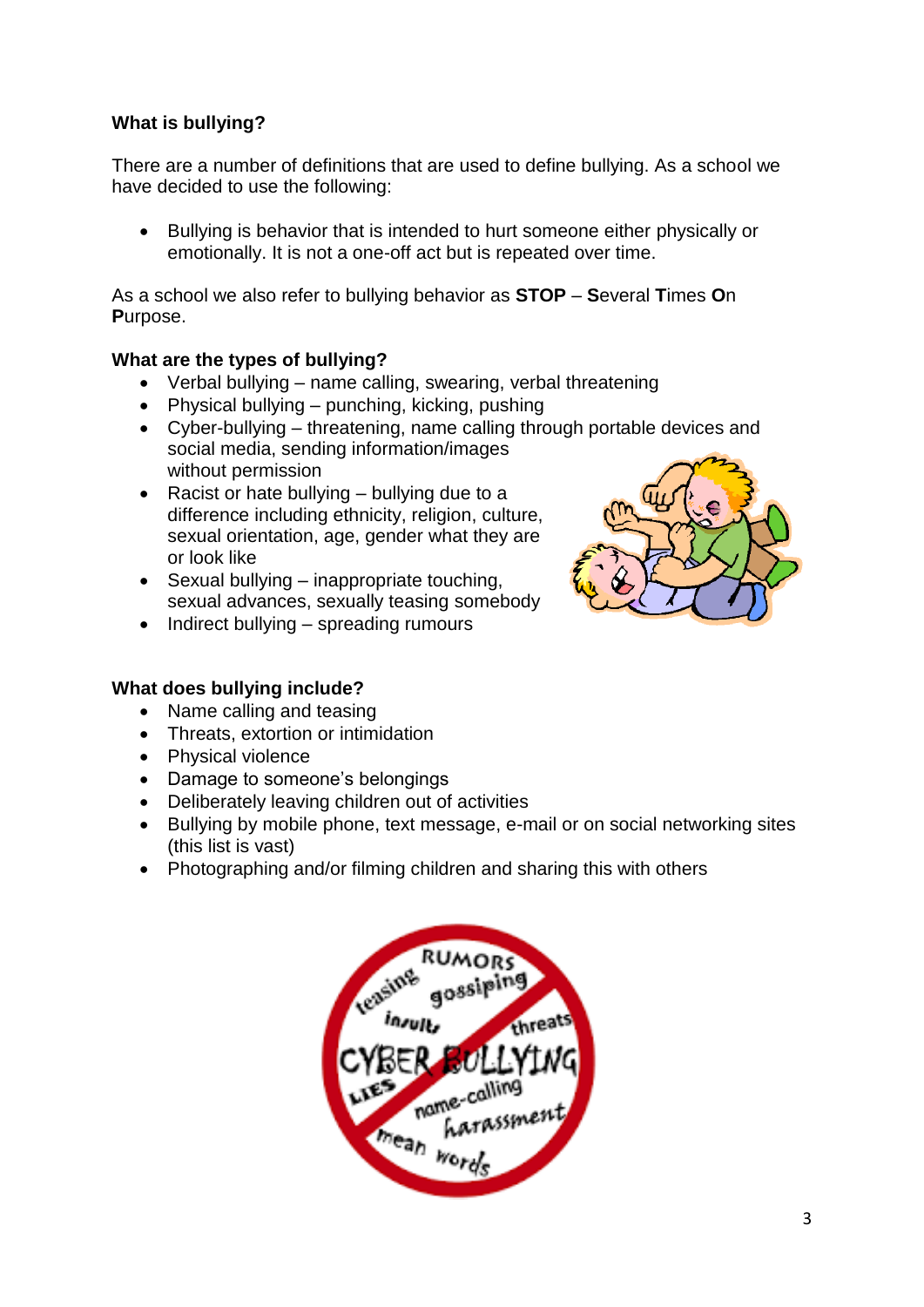## **How can I tell if my child is being bullied?**

Your child may:

- Come home with cuts and bruises
- Not want to attend school
- Become quiet and withdrawn
- Have torn clothes
- Lose things
- Fall out with previously good friends
- Want to avoid leaving the house
- Be aggressive with siblings and other family members
- Do less well at school
- Have trouble sleeping
- Suffer from anxiety

Even if you even slightly suspect that your child is being bullied: **ACT PROMPTLY**

#### **What will we do?**

- **•** Listen
- Discuss the situation
- Investigate the situation
- Set up a 'Support Group' to discuss feelings and possible ways forward
- Take practical measures to support the victim
- Ask the bully/bullies to genuinely apologise
- Use intervention strategies to help the bully/bullies change their behavior
- Monitor each case, to ensure repeated bullying does not take place
- Follow the school's positive behavior policy when thinking about possible consequences if and when they are needed.

#### **What we do as a school?**

Our ultimate aim is to prevent bullying so our 'Bully Prevention Oath' is:

#### *I will not bully others. I will not stand by while others are bullied. I will report and deal with bullying whenever I see it.*

Through assemblies, the PSHE curriculum, themed weeks and through discussions with the children we aim to:

- Ensure that children have a good understanding of what bullying behavior is and that they understand what to do if they are worried
- Develop confidence in children to speak up about bullying incidents
- Help to reduce the situations in which the bully can act and to help individuals to avoid becoming victims
- Ensure that the school is a safe place with adequate adult supervision at all times

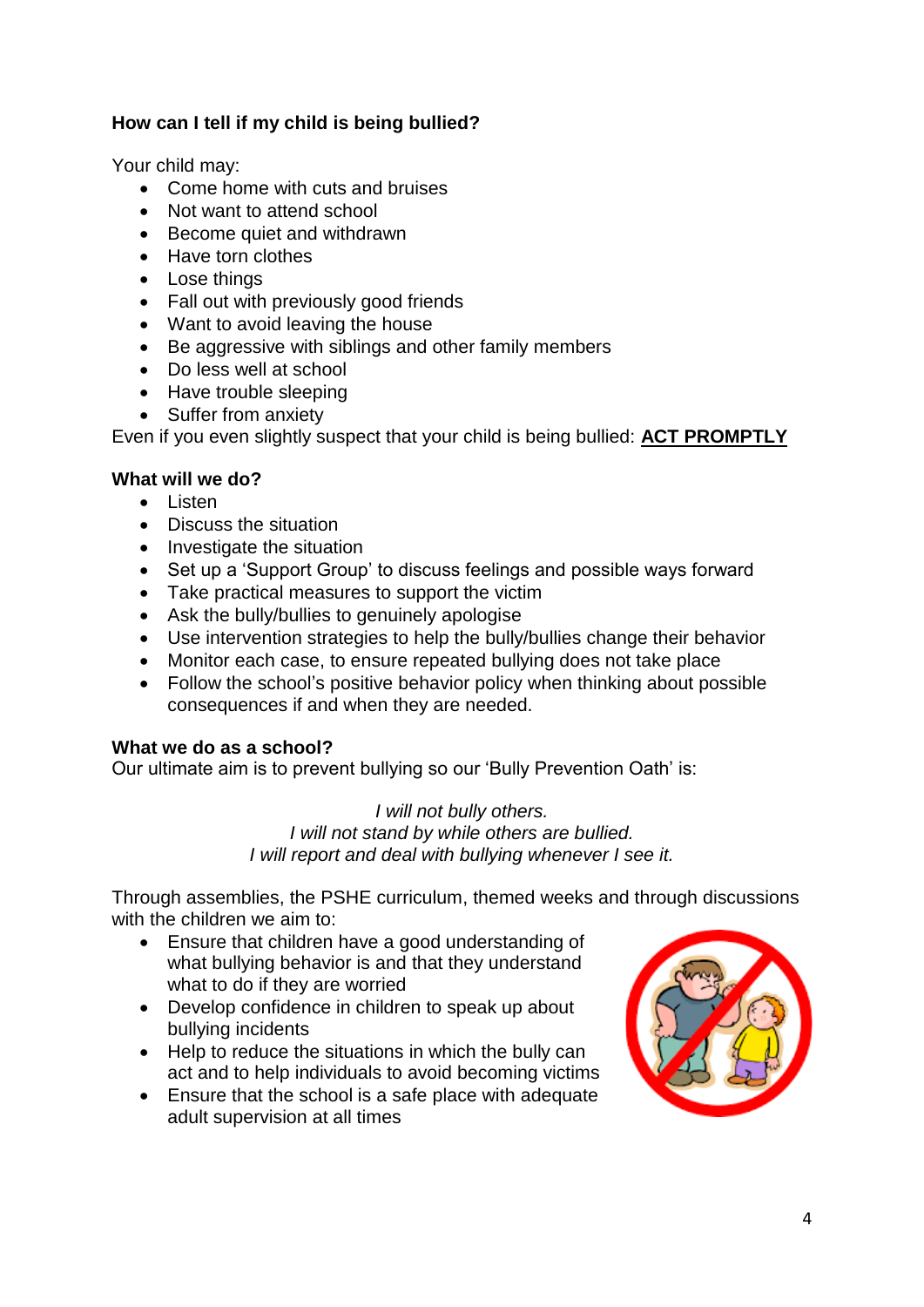## **What if my child is being bullied?**

- Encourage your child to report bullying incidents as soon as possible either directly to staff, via the 'Worry Monster' or using the 'Whisper' report function which is on our school website
- Calmly talk to your child about his/her experience
- Make a note of what your child says, particularly who was said to be involved and how often the bullying has occurred
- Make an appointment to see Mrs Rowland (Learning Mentor) or your child's classteacher
- Meet with them to explain the problems your child is experiencing When talking to us about bullying:
	- Be as specific as possible about what your child says has happened, give dates, places and names of other children involved
	- Stay in touch with staff at the school and let us know if things improve or if problems occur

#### If you are not satisfied following this:

Families who feel that their concerns are not being addressed appropriately by the school might like to consider the following steps:

- Make an appointment to discuss the matter with the Deputy Headteacher
- If this still does not help, make an appointment to discuss the matter with the Headteacher
- If a family is still not satisfied, write to the Chair of Governors explaining your concerns and what you would like to see happening



#### Possible questions you could ask your child if you are concerned they are being bullied or if they have been bullied

It is important to listen to your child about what they are telling you and ensure you give them your full attention. You will also need to ask what they would like you to do about it.

- What was the behavior? What happened?
- What impact did it have?
- What do you want to happen now/next?
- What are you going to do about what you have told me?

Further questions you could ask:

- What do you want me to do about what you have told me?
- Who are your friends and what do you like about them?
- What do you think about the bully?
- What do other children think of this bully?
- How do you feel at the moment?
- Are you afraid of anyone else? (There is often a ringleader and children go along with him/her because they are afraid they may be the next target if they don't)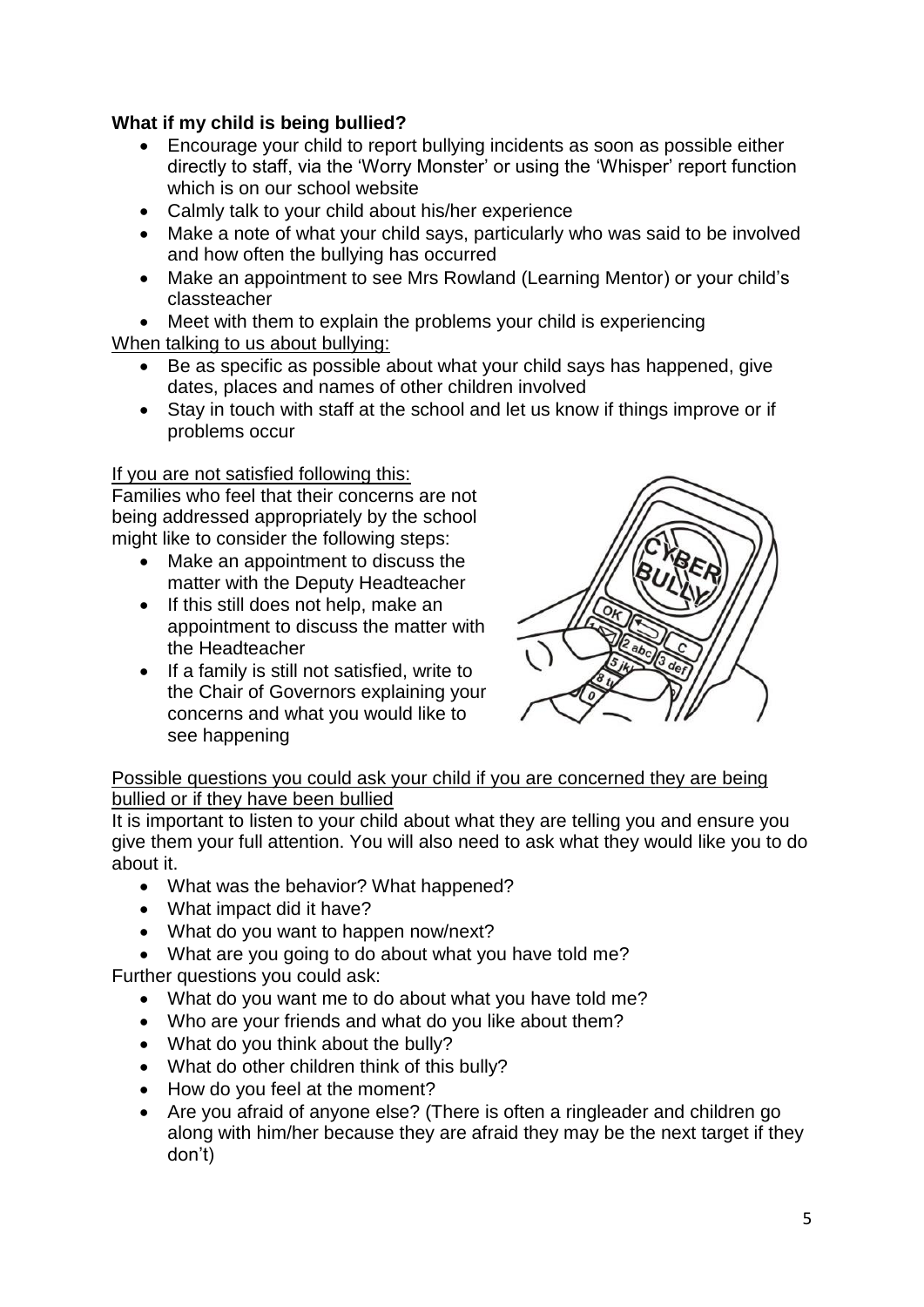- Who are your friends at the moment? (Has he/she dropped old friends and got new ones?)
- What games do you play at school and who decides who can join in?
- Has anything changed at home or school that you are upset about?
- Are other children being bullied?
- Have you spoken to anyone about this?

# **What if my child is bullying other children?**

- Speak to your child about bullying and the effects this has
- Make an appointment to see Mrs Rowland (Learning Mentor) or your child's class teacher
- Meet with them to explain the problems your child is experiencing
- Use online support material (see the list at the end of this booklet)

Possible discussions if you are concerned they are bullying another child

- Identify the feelings that caused them to act in this way
- Discuss how each person is feeling
- Develop alternative ways of responding to these feelings
- Focus on repairing relationships rather than what has happened.

# **Cyber Bullying**

What should I do if my child is being threatened, teased or embarrassed by mobile phone messages, e-mail or a social networking site?

- Inform the school if the messages were sent during the school day
- Speak to your child about who they share their personal number, e-mail and social networking information with
- Check exactly when the threatening message was sent
- Monitor your child's access to the internet an set parental controls at an appropriate level
- When necessary, report incidents to the police.

# **Advice for your child**

- Always respect others be careful what you say online and what images you send
- Think before you send whatever you send can be made public very quickly and stay online forever
- Keep your password to yourself. Only give your mobile number or personal email and website information to trusted friends
- Block people if you are unsure or do not feel safe. Learn how to block and report someone who is behaving badly
- Don't retaliate or reply
- Save evidence learn how to keep records of offending messages, pictures or online conversations
- Make sure you tell an adult you trust or call a helpline like Childline on 0800 1111 in confidence

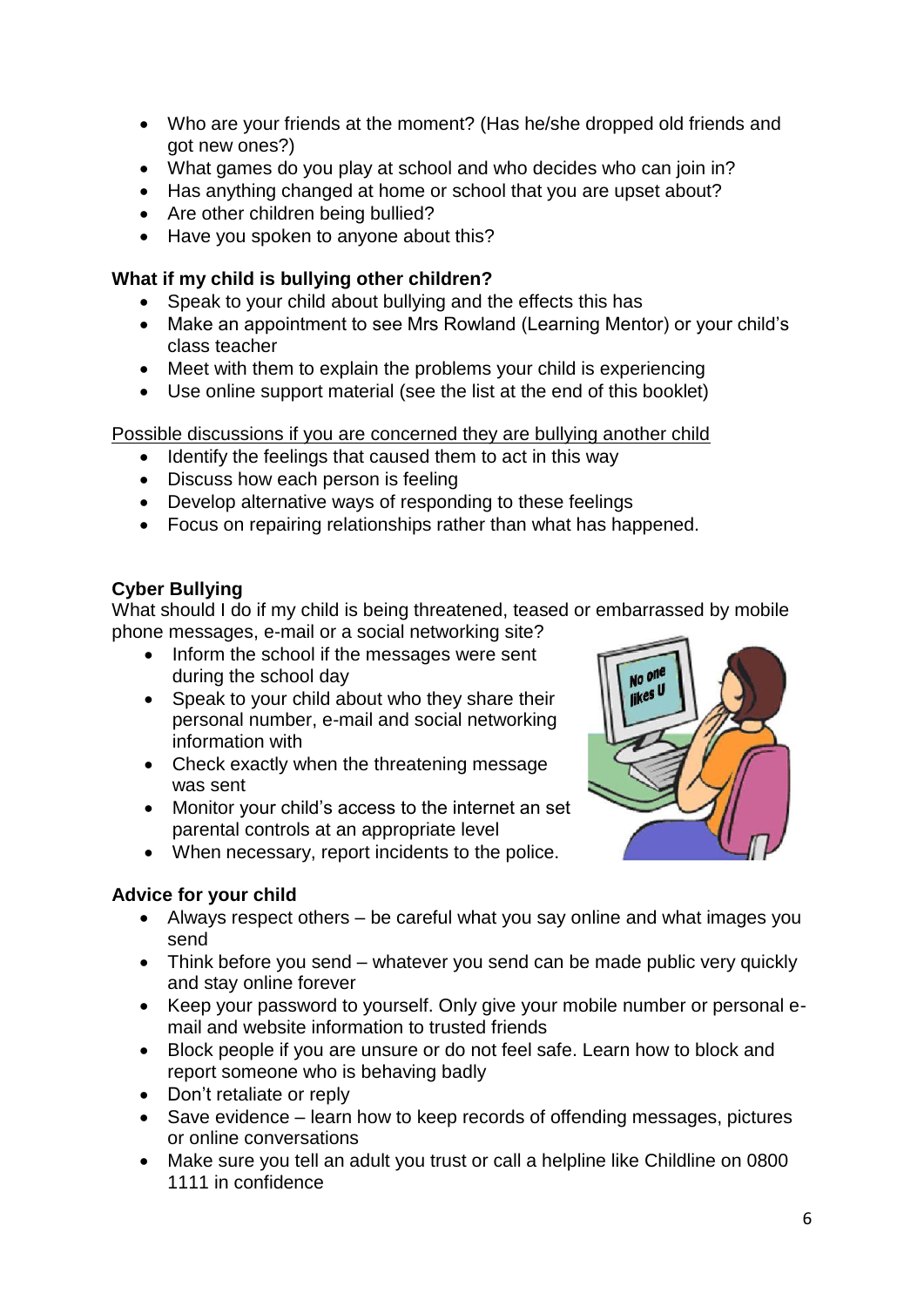- Tell the school if the bullying involves another child
- Encourage your parents/carers to report incidents to the police

If you are being bullied:

- Try to stay calm and look as confident as you can
- Get away from the situation as quickly as possible and tell an adult what has happened straight away

After you have been bullied:

- Tell a teacher or another adult in school
- Tell your family
- If you are scared to tell a teacher or an adult on your own, ask a friend to go with
- Keep on speaking until someone listens and does something to stop the bullying
- Don't blame yourself for what has happened

When you are talking to an adult about bullying, be clear about:

- What has happened to you
- How often it has happened
- Who was involved
- Who saw what was happening
- Where it happened
- What you have one about it already

It is important that your child quickly identifies an adult at school that they feel confident to talk to

#### **If you see someone being bullied**

- Report the incident to an adult immediately
- Offer some support for the person being bullied
- Don't rush over and take the bully on
- Don't be made to join in

#### **If you are a victim of bullying**

- Tell an adult at school as soon as you can
- Take a friend with you if you are scared to tell an adult by yourself
- Tell a trusted adult outside of school
- Keep an electrical evidence
- Keep telling people until someone listens or the situation improves
- Don't blame yourself for what has happened